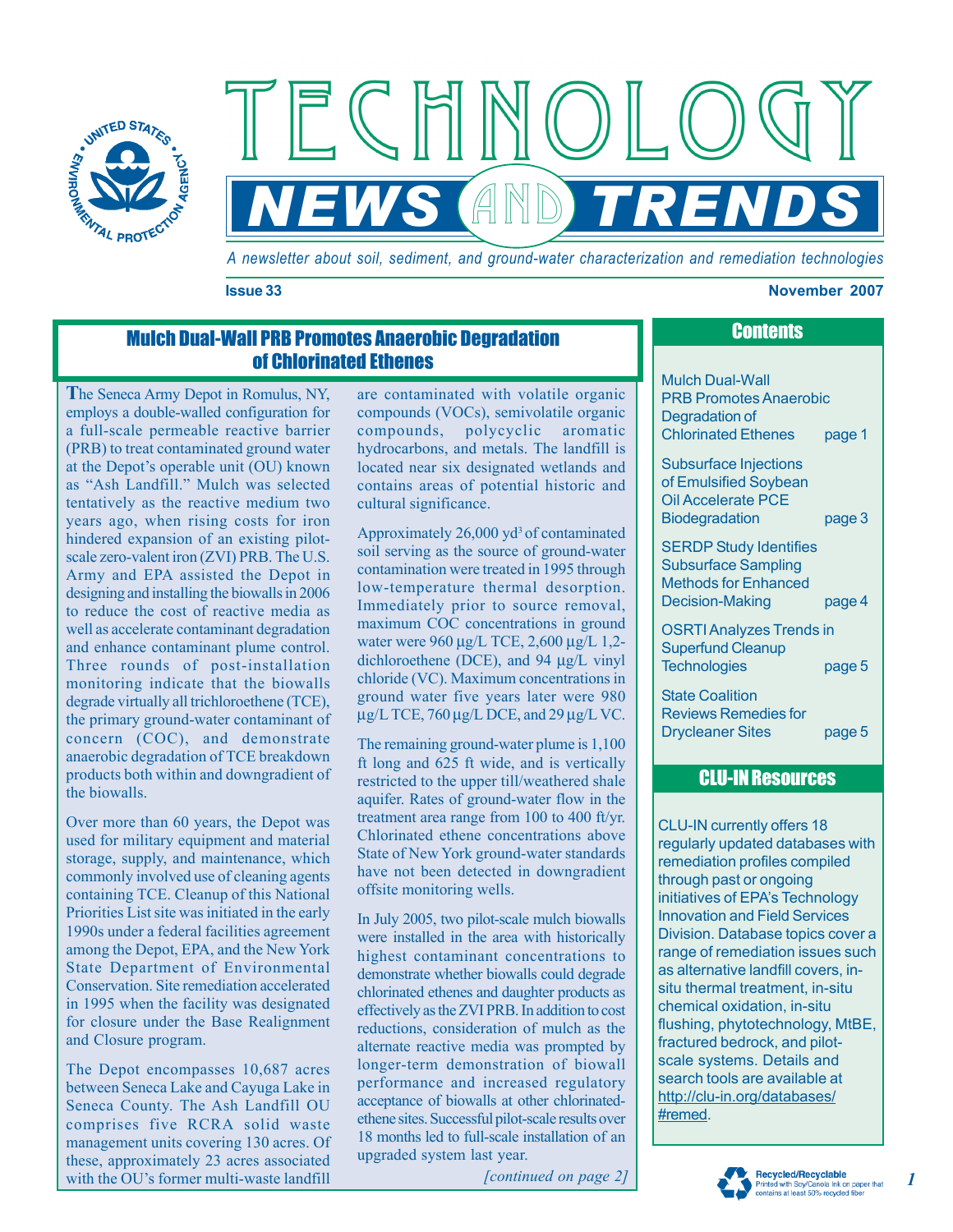## *[continued from page 1]*

Mulch selected for this PRB system consists of coarsely shredded trees and brush from seasonal landscaping work in the Romulus area. A total of  $2,800$  yd<sup>3</sup> of mulch, coated with 9,700 gallons of foodgrade soybean oil, was mixed onsite with 2,000 yd<sup>3</sup> of coarse sand. The mixture was emplaced in six trenches approximately 3 ft thick and 7-18 ft deep, forming a PRB consisting of three dual walls positioned perpendicular to ground-water flow from the source area (Figure 1). Parallel and partially pivoted alignment of dual walls with different lengths (370, 720, and 575 ft, sequentially downgradient) and different spacing (40 and 320 ft apart) allows the multiple treatment series to conform to the direction and breadth of ground-water flow. Design of the system allowed for continued use of the two pilotscale walls, which were lengthened to serve as the "middle" dual walls.

Each dual wall consists of two parallel, filled trenches spaced 15 ft apart. This configuration allows the upper biowall in each pair to reduce concentrations of TCE and native electron acceptors such as sulfate, and the lower biowall to reduce TCE-degradation products such as DCE with less competition from alternate electron acceptors. In addition, the dualwall construction method provides added reinforcement in areas of higher, localized, ground-water velocities. Driven by the natural hydraulic gradient, contaminated ground water passing through the biowall contacts the slowly soluble organic matter. This process provides a treatment zone extending between each pair of biowalls and as far as 200 ft downgradient from the entire system. A 12-in soil cover above the entire length of the biowalls impedes surface water infiltration. Before exiting the site, the plume is treated additionally by the earlier-installed ZVI wall, which still shows reactive capability.

Samples from 14 monitoring wells analyzed this past June show that total molar concentrations of chlorinated ethenes in ground water passing through the treatment zone decrease 86-99%. TCE concentrations in ground water decrease from 2,000 µg/L upgradient of the



biowalls to 6 µg/L immediately downgradient of the lower pair of biowalls, and to  $1 \mu g/L$ in a monitoring well immediately outside the site perimeter.

Concentrations of total organic compounds, reflecting the amount of carbon available for anaerobic degradation of contaminants, have increased from approximately 10 mg/L upgradient of the biowalls to 309 mg/L in the middle pair of biowalls. Concentrations of VC increase from an average of 3.3 µg/L upgradient of the upper biowalls to 81 µg/L approximately 42 ft downgradient of the middle biowalls. Additional evidence of ethene biodegradation in the treatment zone is provided by depleted concentrations of dissolved oxygen and sulfate, elevated concentrations of methane, and reduced oxidation/reduction potential.

Review of the project's engineering methods suggests that use of a continuous trencher rather than a conventional backhoe would have avoided sloughing of sidewalls during PRB construction. To date, no detrimental changes in hydrologic or geochemical

conditions of the aquifer as a result of treatment have been observed. Degradation of the aquifier's remaining VC is expected to occur most readily in aerobic zones located upgradient and downgradient of the biowall system.

Project costs totaled approximately \$288,000. Recharging of the biowall system through installation of injection points and injection of soybean oil into the mulch/sand mixture, at the relatively low cost of \$75,000, is anticipated after 3-5 years of operation. Continued groundwater monitoring is conducted to confirm concentrations of TCE and VC meet state water-quality standards.

*Contributed by Julio Vazquez, U.S. EPA Region 2 (vazquez.julio@epa.gov or 212-637-4323), Stephen Absolom, Seneca Army Depot (stephen.m.absolom@us.army.mil or 607-869-1309), and Todd Heino, Parsons (todd.heino@parsons.com or 617-449-1405)*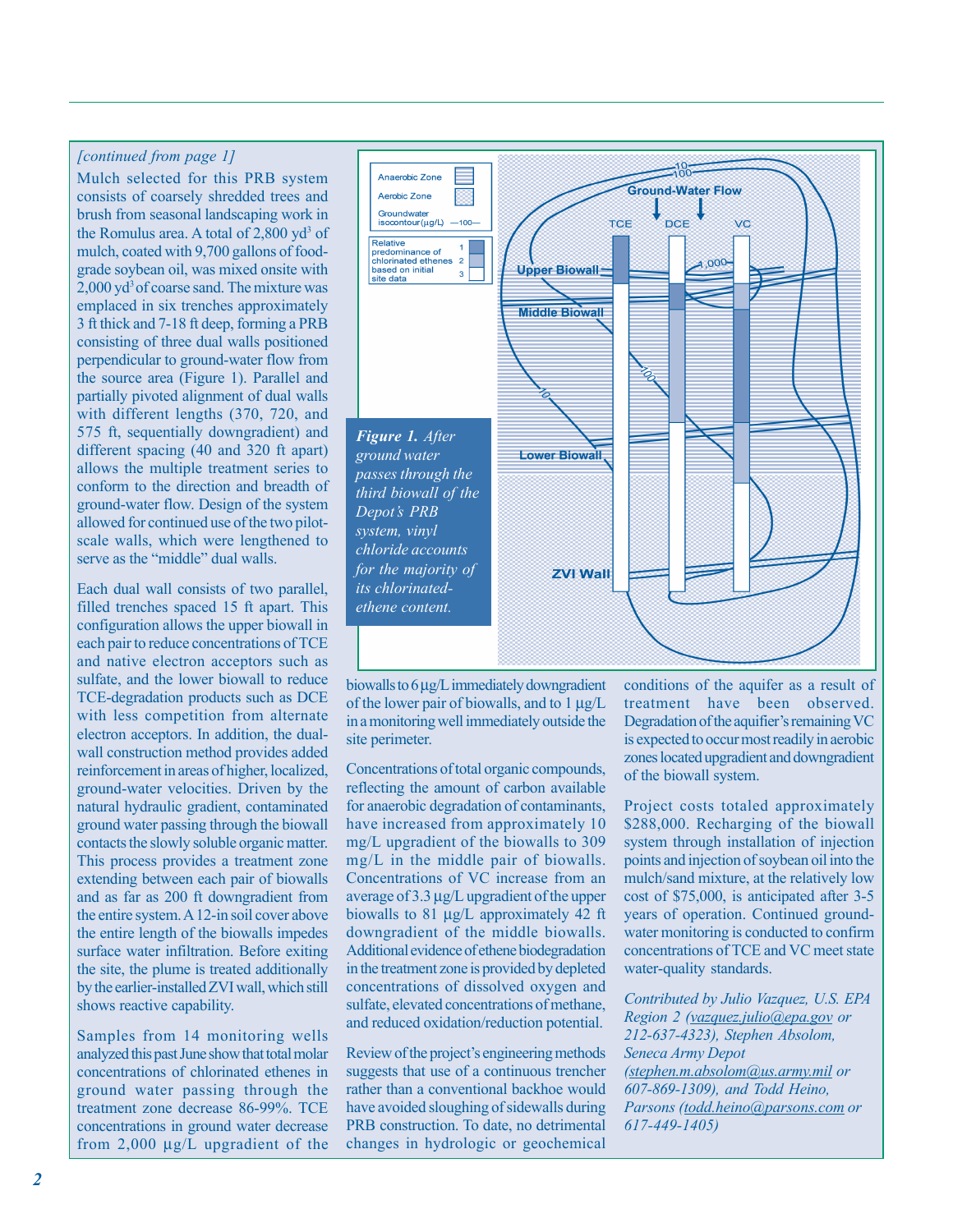## Subsurface Injections of Emulsified Soybean Oil Accelerate PCE Biodegradation

**T**he U.S. Air Force Center for Engineering and the Environment (AFCEE) recently completed a full-scale demonstration of enhanced in-situ anaerobic bioremediation at Former Newark Air Force Base (AFB) near Columbus, OH. An emulsion of vegetable oil and water was injected into the subsurface in two phases to stimulate anaerobic biodegradation of chlorinated ethene and ethane contamination in ground water. Within 24 months after the final injections, contaminant concentrations decreased to levels below cleanup goals at all but one monitoring location.

The demonstration took place at the ìFormer Facility 87î site (FF-87) located in the southeast corner of the 70-acre former AFB property surrounded by industrial, farming, and residential properties. FF-87 consisted of a semienclosed building that was used to store drums of used solvents and spent Freon 113 coolant. Chemical spills inside the building were controlled by drainage ditches and berms surrounding the building. Later site investigations, however, determined that spills on the building's asphalt floor migrated vertically downward to impact vadose-zone soils and ultimately the underlying ground water. The building was demolished and the building floor as well as contaminated subsurface soil were excavated and disposed offsite. The base's main production building, located crossgradient from FF-87, is now zoned for industrial use and hosts the manufacture of aircraft equipment.

Cleanup goals were set at site-specific, risk-based standards of 5 µg/L tetrachloroethene (PCE), 5 µg/L TCE, 20 µg/L *cis*-1,2-DCE, 68 µg/L 1,1,1 trichloroethane  $(1,1,1-\text{TCA})$ , and 43  $\mu$ g/L 1,1-dichloroethane (1,1-DCA). Prior to the demonstration, maximum concentrations were 1,300 µg/L PCE,

*Figure 2. Spikes in PCE concentrations at a single monitoring well suggest that PCE mass from a residual contaminant source in capillary-fringe or vadose-zone soil is being added to FF-87 ground water.*

13 µg/L TCE, 46 µg/L *cis-*1,2-DCE, 150 µg/L 1,1,1-TCA, and 31 µg/L 1,1-DCA. Soil in the treatment area comprises approximately 8 feet of silty clay underlain by a silty to gravelly sand waterbearing unit. The sand water-bearing unit is in turn underlain by a second, lower permeability silt unit and finally by a low permeability clay aquitard. Ground water is encountered at approximately 9-14 ft below ground surface (bgs) and migrates at approximately 1,000 ft/yr within the sand unit. No evidence of dense non-aqueous phase liquid (DNAPL) was observed during pre-injection site investigations.

Food-grade vegetable oil was selected as the injectant substrate due to its low cost and ability to slowly release organic carbon over a long period of time (typically 2-5 years). Use of the organic carbon by native microoranisms depletes the aquifer's dissolved oxygen (DO) and lowers its oxidation-reduction potential, creating conditions conducive for anaerobic degradation of chlorinated VOCs. Once DO is consumed and reducing geochemical conditions are established, a portion of the vegetable oil-derived organic carbon is used for contaminant mass destruction through biologically mediated reductive dechlorination.

The initial injection in September 2001 employed a vegetable oil emulsion consisting of 25% partially hydrogenated lecithin-enhanced soybean oil and 75% native ground water extracted from an upgradient monitoring well showing

COC concentrations below maximum contaminant levels. Pre-injection field preparations involved installing a network of six injection wells, nine ground-water monitoring points, and two soil-vapor monitoring points. Approximately 3,200 gallons of vegetable oil-in-water emulsion containing 600 gallons (5,120 pounds) of oil were injected into each of three shallow injection wells screened in the sand at a depth of 17-20 ft, and 230 gallons of the emulsion were injected into three deeper injection wells screened in the lower silt at 21.5-25 ft. Following emulsion injection, 50-150 gallons of additional native ground water were injected into each shallow/deep injection point to improve substrate distribution. The injections were completed over three days at rates of 4 gallons per minute (gpm) in deep wells and 7 gpm in shallow wells.

Cleanup goals were met within six months for all but one monitoring location directly downgrade of the asphalt-floored building. Additional substrate was injected in October 2003 to address the single shallow monitoring well exhibiting no changes in contaminant concentrations. Approximately 55 gallons of the same substrate were emulsified with 550 gallons of native ground water (a more dilute 1:9 ratio) and injected into each of four new shallow, direct-push injection points. Emulsion injections were conducted at a rate averaging 6 gpm with pressures of 13-18 psi, reaching a depth

*[continued on page 4]*

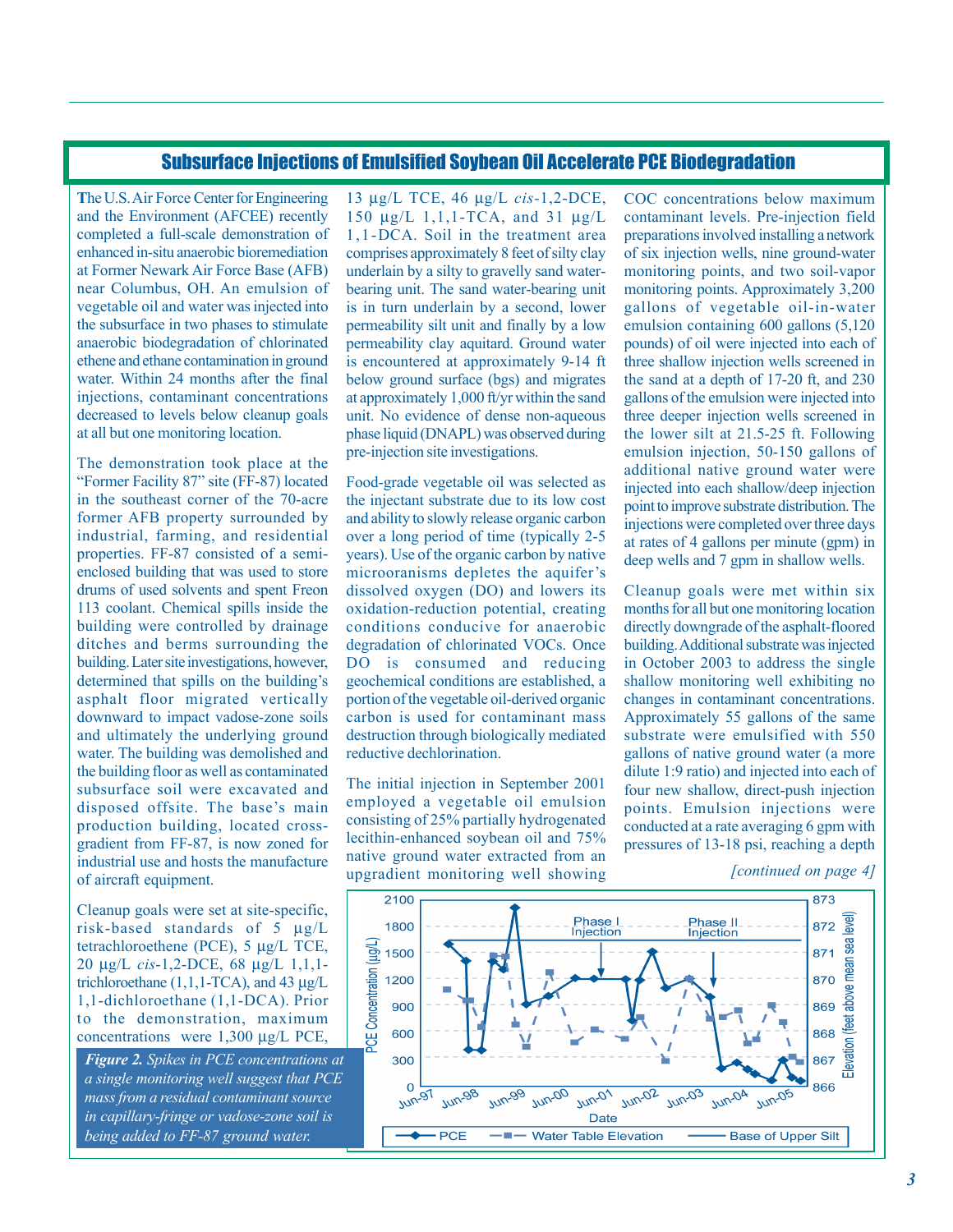#### *[continued from page 3]*

of 15-17 ft bgs. Each was followed by injection of 25 gallons of additional uncontaminated native ground water to improve substrate distribution.

Within three months of the second round of injections, concentrations of PCE at the target well decreased approximately 80% and concentrations of *cis-*1,2-DCE, VC, and ethene increased substantially. Subsequent ground-water monitoring has shown temporal increases in PCE concentration, followed by temporal increases in TCE, *cis*-1,2-DCE, and VC. Monitoring also shows that the increases

in contaminant concentrations are preceded by increases in ground-water elevation (Figure 2). These results indicate that more PCE mass has been degraded than originally estimated to exist in the saturated treatment zone, and that an unrecognized source of sorbed contaminant mass likely continues to release PCE to the aqueous phase during times of high water-table elevations.

Capital costs for the initial injections totaled \$79,600, including \$2,400 for vegetable oil substrate, and operating costs for both rounds of injections totaled \$228,800. Due to the significantly high cost of continued ground-water monitoring in the area still

exhibiting PCE concentrations above the state standard  $(5 \mu g/L)$ , approximately 3,000 cubic yards of soil will be excavated and disposed offsite in 2008. Demonstration findings suggest that more complete site characterization would have resulted in more successful and rapid remediation of the entire site.

*Contributed by Javier Santillan, AFCEE (Javier/santillan@brooks.af.mil or 210- 536-4366), Donald Buelter, Former Newark AFB (don.buelter@afrpa.pentagon.af.mil or 210-925-3100), and Dan Griffiths (daniel.r.griffiths@parsons.com or 303-764-1940)*

### SERDP Study Identifies Subsurface Sampling Methods for Enhanced Decision-Making

**T**he Colorado School of Mines (CSM) is conducting laboratory studies and mathematical modeling to develop improved methods for data collection from ground-water wells and soil cores used in remediation. Current work under this Strategic Environmental Research and Development Program (SERDP) project targets sites contaminated with chlorinated solvents, including those with DNAPL source zones. One element of this project quantifies measurement errors associated with methods for collecting soil-core samples used in analyses of organic contaminants. Early findings indicate that different methods for obtaining soil-core samples can lead to DNAPL

concentrations varying by several orders of magnitude. Depending on the type of DNAPL organics and subsurface properties, these method differences may carry negative bias up to nearly 100%.

An informal survey of 18 remediation professionals provided

*Figure 3. Consistently highest TCE recovery from a spiked soil core was measured through a sample collection method involving direct sample placement into a jar containing methanol with minimal atmospheric exposure.*

insight into field practices, revealing that the most common method for subsurface soil sampling is to: scoop soil from a core into an empty sample jar, pack the contained sample to minimize headspace, cap it, store it at low temperature, and send it to an offsite laboratory for analysis. Results of the survey were used to design laboratory studies focused on five soil-sampling methods with different levels of media disaggregation and atmospheric exposure (MDE) and different susceptibilities to measurement error and uncertainty (Figure 3 inset).

These sampling methods were tested during collection of soil samples from water-saturated sand cores at soil

temperatures ranging from those typical of ambient conditions across the U.S. to those following thermal remediation. The cores were spiked with TCE, PCE, or 1, 1, 1-TCA at varied concentrations.

Measured TCE concentrations in cores ranged from 20% to 112% of the known (48 mg/kg) concentration (Figure 3). Comparison of concentrations measured in samples collected using each of the five methods indicated significant differences and distinct trends based on soil temperatures as well as (simulated) field methods. The

#### *[continued on page 5)*

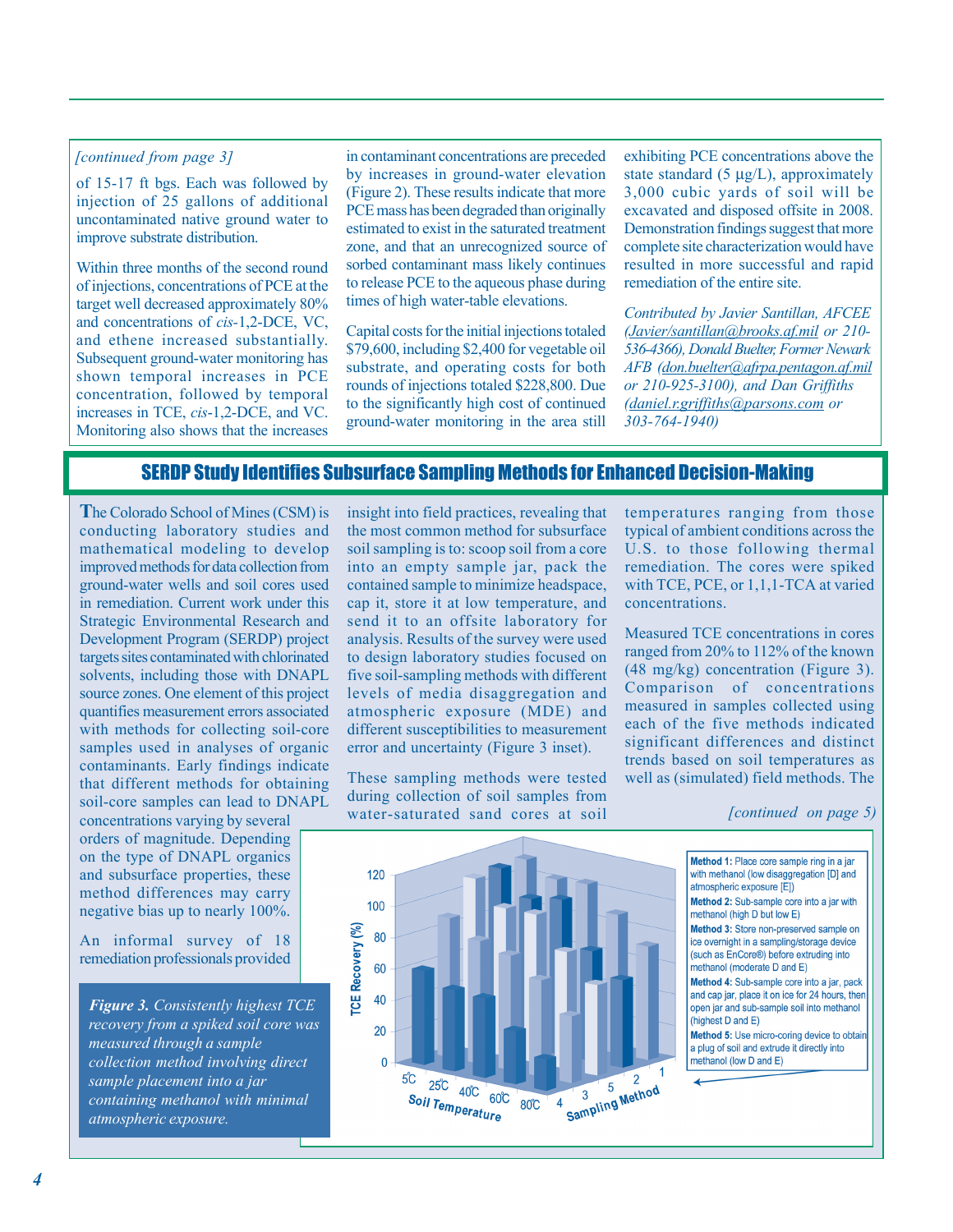### *[continued from page 4]*

most accurate data were obtained at soil temperatures at or below 40°C using a sample collection method with low MDE. Analysis of PCE and TCA datasets revealed similar trends.

Preliminary study results indicate that use of low-MDE methods employing an extraction solvent in the field (Methods 1, 2, and 5) yields the most accurate and unbiased estimates of subsurface concentrations of chlorinated solvents. Though easy and historically most common, sample collection relying on cooled storage and next-day placement into methanol (Method 4) yields poorquality data with high negative bias.

Soil samples yielding negatively biased data can result in underestimates of site-wide concentrations before and during remediation, potentially leading to errors regarding treatment efficacy. This potential can be amplified at sites where remediation causes a change in subsurface properties that in turn impact contaminant behavior such as changes in organic content or elevated temperatures. As shown in early site-specific studies, negatively biased data can lead to poor design of a remediation system as well as increased duration and cost of treatment.

Final results from these tests and followup investigation of additional DNAPL contaminants and concentrations, soil types and temperatures, and sampling methods, along with associated cost/ benefit analyses, will be available from SERDP in 2008 (online at http:// www.serdp.org).

*Contributed by Robert L. Siegrist, Ph.D., CSM (siegrist@mines.edu or 303-384-2158), Ryan Oesterreich, CSM (roesterr@mines.edu), and Andrea Leeson, Ph.D., SERDP (andrea.leeson@osd.mil or 703-696-2118)*

# OSRTI Analyzes Trends in Superfund Cleanup Technologies

**E**PA's Office of Superfund Remediation and Technology Innovation (OSRTI) recently published the 12<sup>th</sup> edition of *Treatment Technologies for Site Cleanup: Annual Status Report* (ASR), which summarizes information from approximately 3,000 records of decision signed since 1982 for 1,536 National Priorities List (NPL) sites. This edition documents technology applications for more than 1,900 soil and ground-water cleanups, including 192 projects initiated in 2002-2005. To address increased use of containment remedies such as final cover systems (caps), the ASR now describes the state of this practice based on 112 cover systems at 89 NPL sites and 57 vertically engineered barriers at 55 NPL sites. The online version (at http://clu-in.org/asr/) also provides links to new downloadable spreadsheets containing key data used in the report.

# State Coalition Reviews Remedies for Drycleaner Sites

**T**he State Coalition for Remediation of Drycleaners (SCRD) reviewed data from drycleaning sites located across the U.S. to identify trends in remedial technologies used to treat soil and ground water. The SCRD is made up of the 13 states having programs devoted to remediation of contaminated drycleaning sites. With assistance from EPA's Technology Innovation and Field Services Division, SCRD compiled a database of 116 drycleaning remediation projects within 15 states, of which 12 are member states. The database includes applicationspecific information such as site settings and history, geology and hydrogeology, soil and ground-water contaminant concentrations and distributions, remediation technologies, cleanup closures, and cleanup costs.

Of the 116 sites reviewed, 97 are drycleaning facilities that exclusively used PCE as a solvent, while 4 used petroleumbased solvents and 15 used both. Fortyfour of the sites are located in Florida, and 55 were active facilities at the time of the study. SCRD identified several trends in the contamination found and the remedial actions conducted at the study sites:

!*Soil Contamination and Remediation:* Soil contaminants were detected at 106 sites, with PCE and its degradation products (e.g., TCE and DCE) found at 64 of these sites. Petroleum-related contaminants were the most common non-PCE-related compounds detected. Although petroleum solvents were used exclusively at 4 sites, spotting agents, detergents, fuel oil, and gasoline were potential sources of these contaminants at these and other sites.

Remediation was conducted in unsaturated soil at 100 sites using excavation/removal (44 sites); soil vapor extraction/passive venting, including multi-phase extraction (63);

biostimulation (6); in-situ chemical oxidation  $(6)$ ; ZVI soil mixing  $(1)$ ; and a mobile-injection treatment unit (1).

!*Ground-Water Contamination and Remediation:* Drycleaning-related contaminants were detected in ground water at all of the study sites. PCE was detected in ground water at 114 of the 116 study sites, including those using only petroleum solvents-likely the result of using PCE in spotting agents. PCE degradation products were detected at 107 sites. Presumptive evidence of PCE DNAPL, inferred by a PCE concentration of 1.5 mg/L or more in ground water, was found at 70 of the sites.

Ground-water remediation was conducted at 87 of the study sites. Of these, conventional pump and treat, air sparging, and multi-phase *[continued on page 6)*